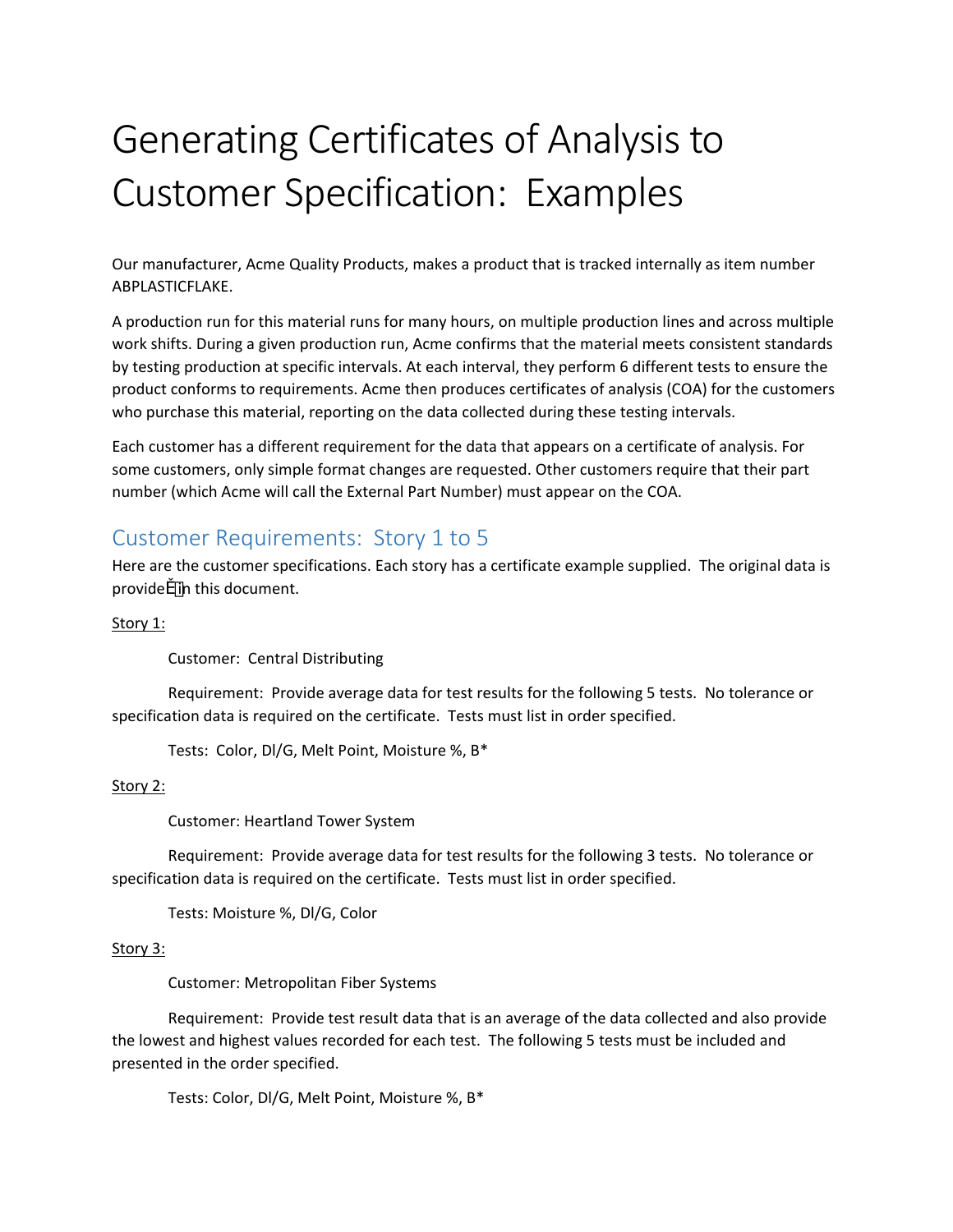#### Story 4:

Customer: Aaron Fitz Electric

Requirement: Provide test result data that is the average of the data collected and include in the presentation the required specifications, including the upper and lower tolerance range. The following 5 test should be include and presented in the order specified.

Tests: Color, DL/G, Melt Point, Moisture %, B\*

Story 5:

Customer: Bakers Emporium

Requirement: Certificate must show the ordering part number from Baker's Emporium (in this case it is CDPLASTICFLAKE). Additionally the tolerance specification from Baker's is different than the standard production specification at Acme. Therefore the specifications required by Baker's must be shown on the documentation. The results should be averages of all test data and be presented in the defined order.

Tests: Color, Dl/G, Melt Point, Moisture %, B \*

### Raw Data Entered to Support Example Creation

There are two inspection procedures consisting of multiple tests that are run at intervals on the production line. As part of the record keeping the production line used is defined in the header record as well as the time that testing or sample acquisition occurred. This is the data for each of those inspection processes.

Item is ABPLASTICFLAKE

Reference Type: Work Order, WO # is WO000001

Inspection is: ABCOLOR001

Lot is AB9901

Batch Qty. = 1

Production line = Line B

 $Day = Tuesday$ 

| DOC#    | time         | Color | Yellow | Version |
|---------|--------------|-------|--------|---------|
| $-0008$ | 8:00 a.m.    | 57.6  | $-0.8$ | A.1.0   |
| $-0009$ | $11:00$ a.m. | 55.4  | $-1.6$ | A.1.0   |
| $-0010$ | 2:00 p.m.    | 54.8  | $-1.4$ | a.1.0   |

Item is ABPLASTICFLAKE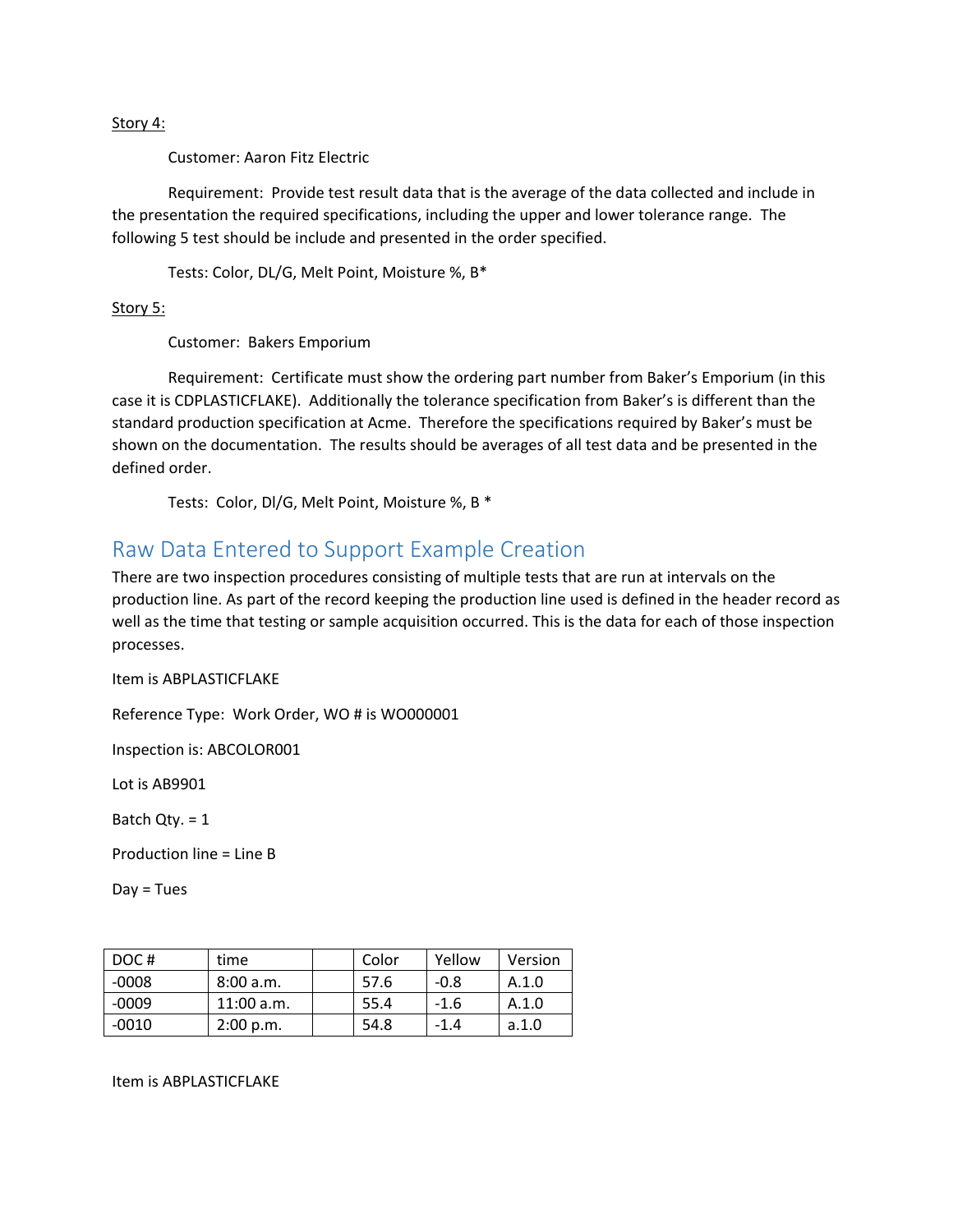Reference Type: Work Order, WO # is WO000001

Inspection is: ABALLPROP

Lot is AB9901

Batch Qty. = 1

Production line = Line B

Day = Tues

| Doc#   | Time       | Melt | Moist  | IV    |
|--------|------------|------|--------|-------|
| $-004$ | 9:00 a.m.  | 391  | 7.8888 | 0.794 |
| $-005$ | 12:00 p.m. | 372  | 8.0022 | 0.764 |
| $-006$ | 3:00 p.m.  | 356  | 7.9494 | 0.894 |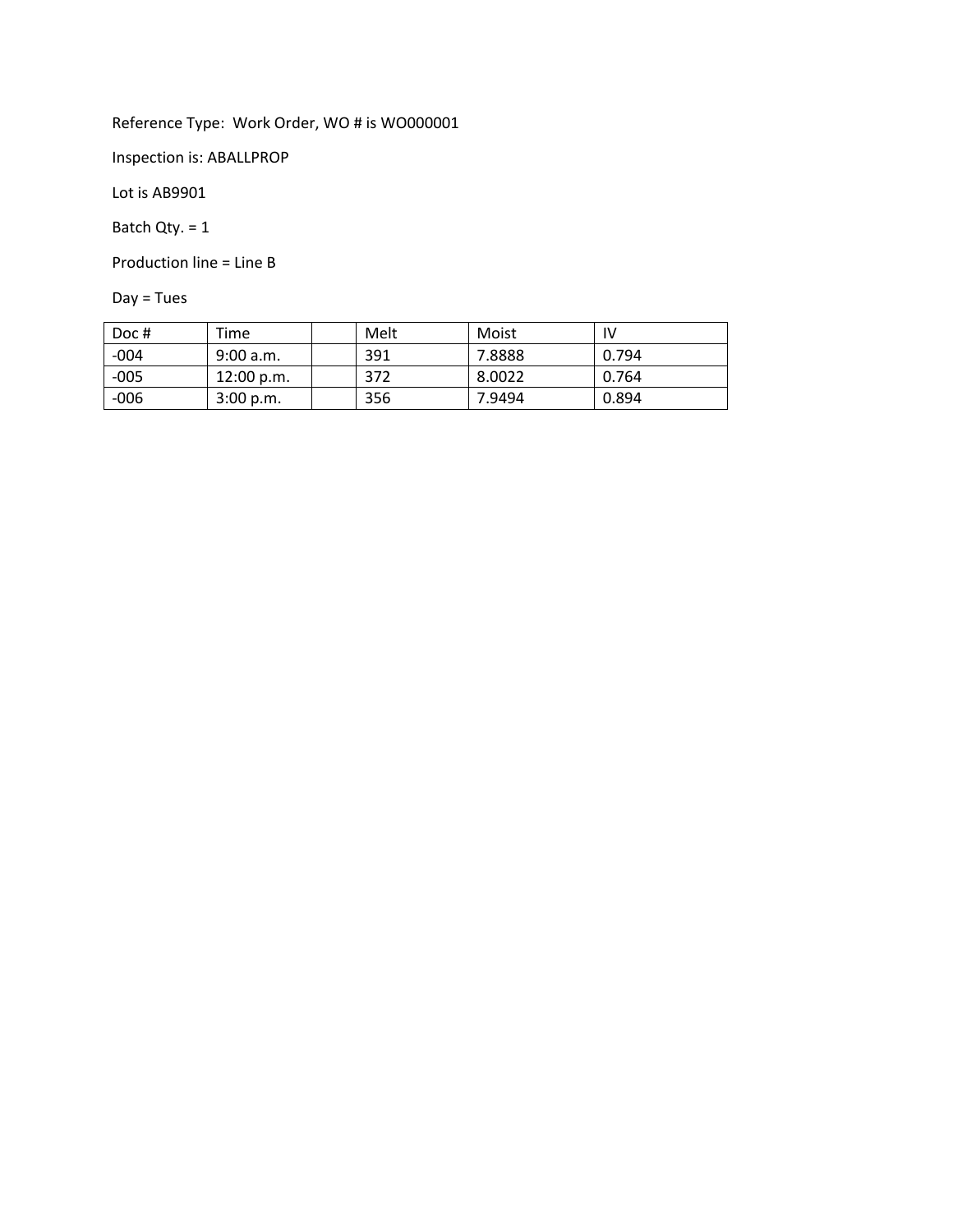# Certificate of Analysis

Southern Master Production Facility 11654 New House Road Best Town, CA 92078 (800) 123-4567

| <b>Customer:</b>           | <b>Central Distributing</b> |
|----------------------------|-----------------------------|
| Sales Doc #:               | <b>INVS3001</b>             |
| Internal Item:             | ABPLASTICFLAKE              |
| <b>Description</b>         | reacted plastic flake       |
| Work Order:                | WO 90543                    |
|                            | Trailer ID LTL 950431       |
| <b>Destination Country</b> | CANADA                      |
|                            | <b>TTLK 8854</b>            |
|                            |                             |

#### **Lot Number(s)** AB9901

| <b>Test</b><br>Color | <b>Results</b><br>55.9 | <b>UOM</b><br>scale |
|----------------------|------------------------|---------------------|
| DI/G                 | 0.817                  | DI/G                |
| <b>Melt Point</b>    | 373                    | degre F             |
| Moisture %           | 7.9468                 | % Percent           |
| $B^*$                | $-1.3$                 | scale               |



Acme Quality Products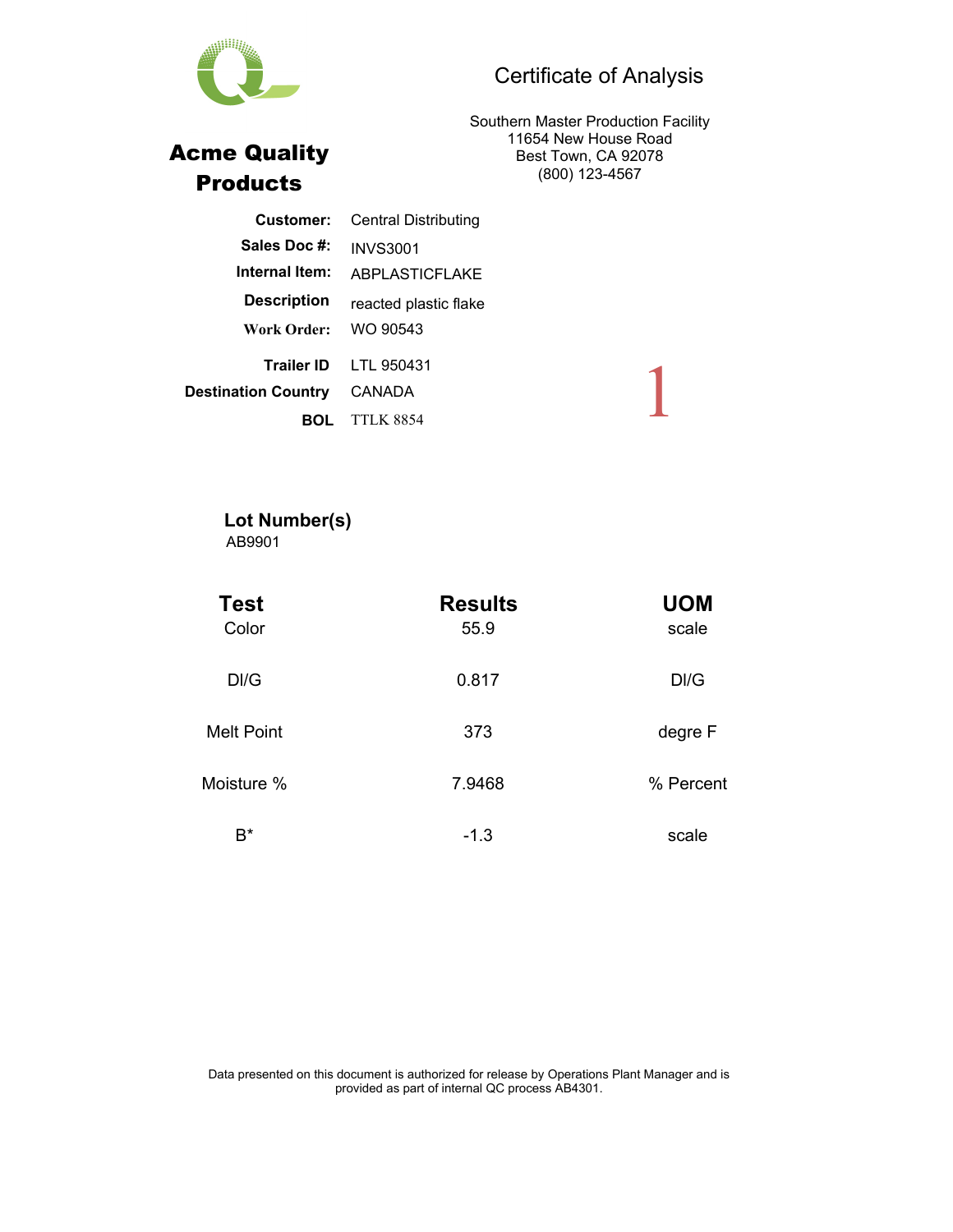# Certificate of Analysis



11654 New House Road Best Town, CA 92078 (800) 123-4567

| Customer:                  | <b>Heartland Tower Systems</b> |  |
|----------------------------|--------------------------------|--|
| Sales Doc #:               | ORDST2065                      |  |
| Internal Item:             | ABPLASTICFLAKE                 |  |
| <b>Description</b>         | reacted plastic flake          |  |
| Work Order:                | WO 90543                       |  |
|                            | Trailer ID LTL 905431          |  |
| <b>Destination Country</b> | CANADA                         |  |
|                            | <b>TTLK 8854</b>               |  |

#### **Lot Number(s)** AB9901

| Test<br>Moisture % | <b>Results</b><br>7.9468 | <b>UOM</b><br>% Percent |  |
|--------------------|--------------------------|-------------------------|--|
| DI/G               | 0.817                    | DI/G                    |  |
| Color              | 55.9                     | scale                   |  |

Data presented on this document is authorized for release by Operations Plant Manager and is provided as part of internal QC process AB4301.



Acme Quality Products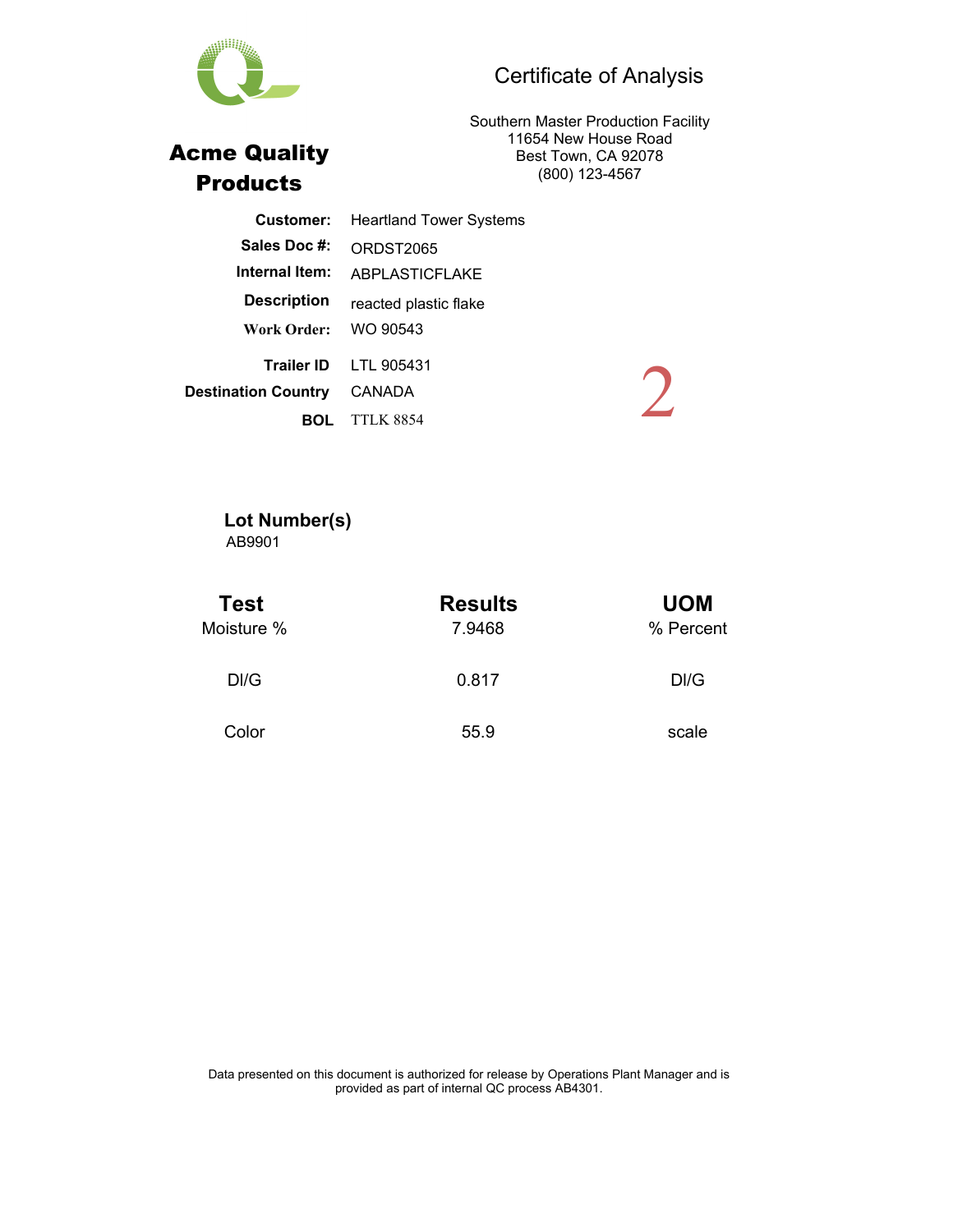# **Acme Quality Products**

Southern Master Production Facility 11654 New House Road Best Town, CA 92078 800 123-4567



3

# **Certificate of Analysis**

|                        | Internal Item: ABPLASTICFLAKE               |
|------------------------|---------------------------------------------|
|                        | <b>Description</b> reacted plastic flake    |
|                        | <b>Customer:</b> Metropolitan Fiber Systems |
|                        | Customer Item ID ABDRUM20FLAKE              |
| Sales Doc #: ORDST2099 |                                             |
| Work Order: WO 90543   |                                             |
|                        | Trailer ID LTL 950431                       |
|                        | <b>DL</b> TTLK 8854                         |

### **Lot Number(s)** AB9901

# **Testing Results**

| <b>Test</b> | Average | Min    | <b>Max</b> |  |
|-------------|---------|--------|------------|--|
| Color       | 55.9    | 54.8   | 57.6       |  |
| DI/G        | 0.817   | 0.764  | 0.894      |  |
| Melt Point  | 373     | 356    | 391        |  |
| Moisture %  | 7.9468  | 7.8888 | 8.0022     |  |
| $B^*$       | $-1.3$  | $-1.6$ | $-0.8$     |  |

Data Confidential and Propety of Acme Quality Products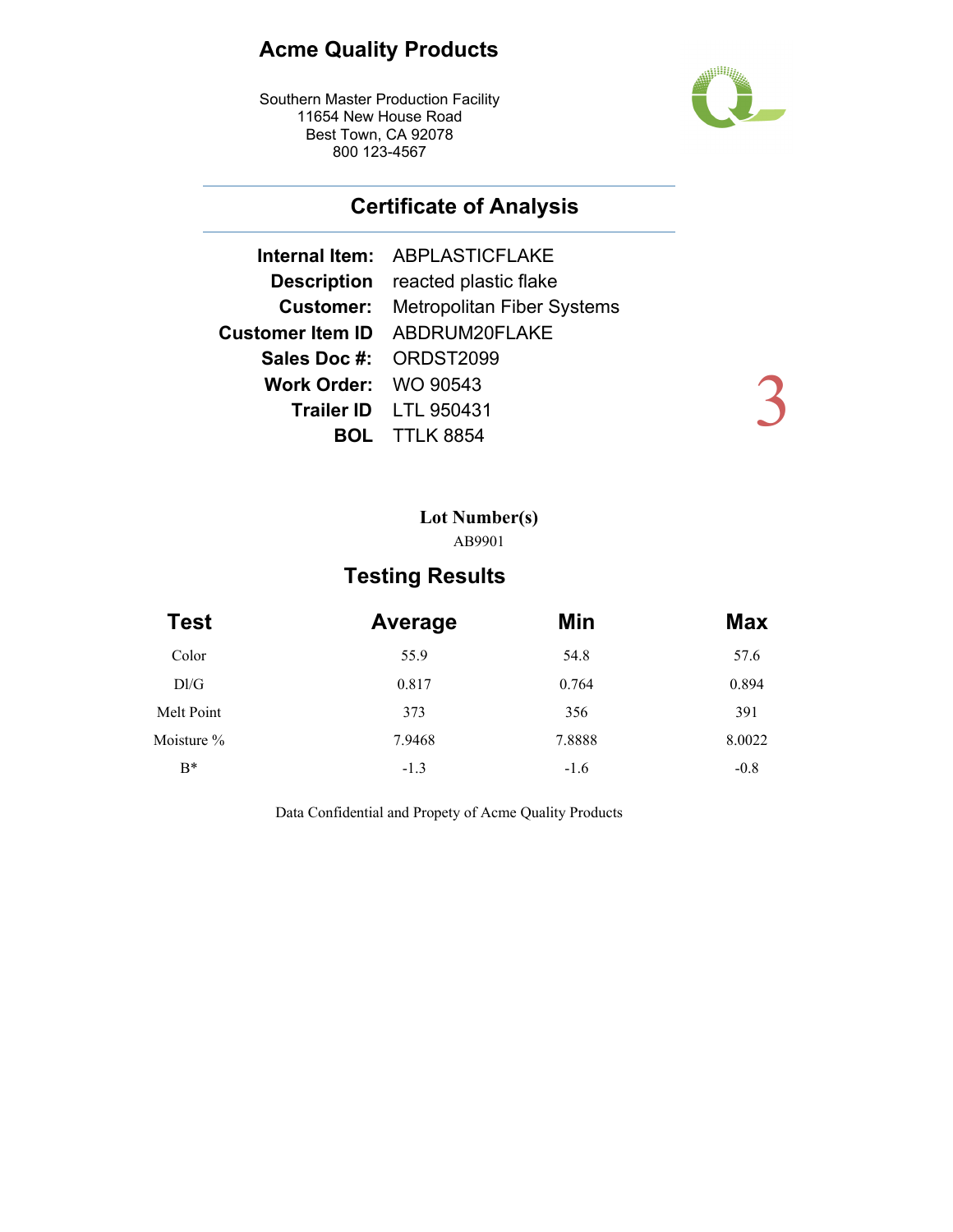Southern Master Production Facility 11654 New House Road Best Town, CA 92078 (800) 123-4567

**Sales Doc #: INVS3008** Item ID ABPLASTICFLAKE Description reacted plastic flake **Item ID** ABPLASTICFLAKE **Customer:** Aaron Fitz Electrical Trailer ID LTL 90543 **BOL** TTLK 8854 **Work Order:** WO 90543 4 **Lot Number(s)** AB9901 **Test Results UOM Target +Tol - Tol Certified Results** Color 55.9 scale 52.5 7.0 4.0 Dl/G 0.817 Dl/G 0.888 0.450 0.050 Melt Point 373 degre F 375 25 20 Moisture % 7.9468 % Percent 7.7770 1.0000 0.5000 B<sup>\*</sup> -1.3 scale -1.9 -0.5 -0.9

> Data presented in this document is confidential and delivered per internal document AB304 Inquiries should be addressed to personel@labmagt



Acme Quality **Products**